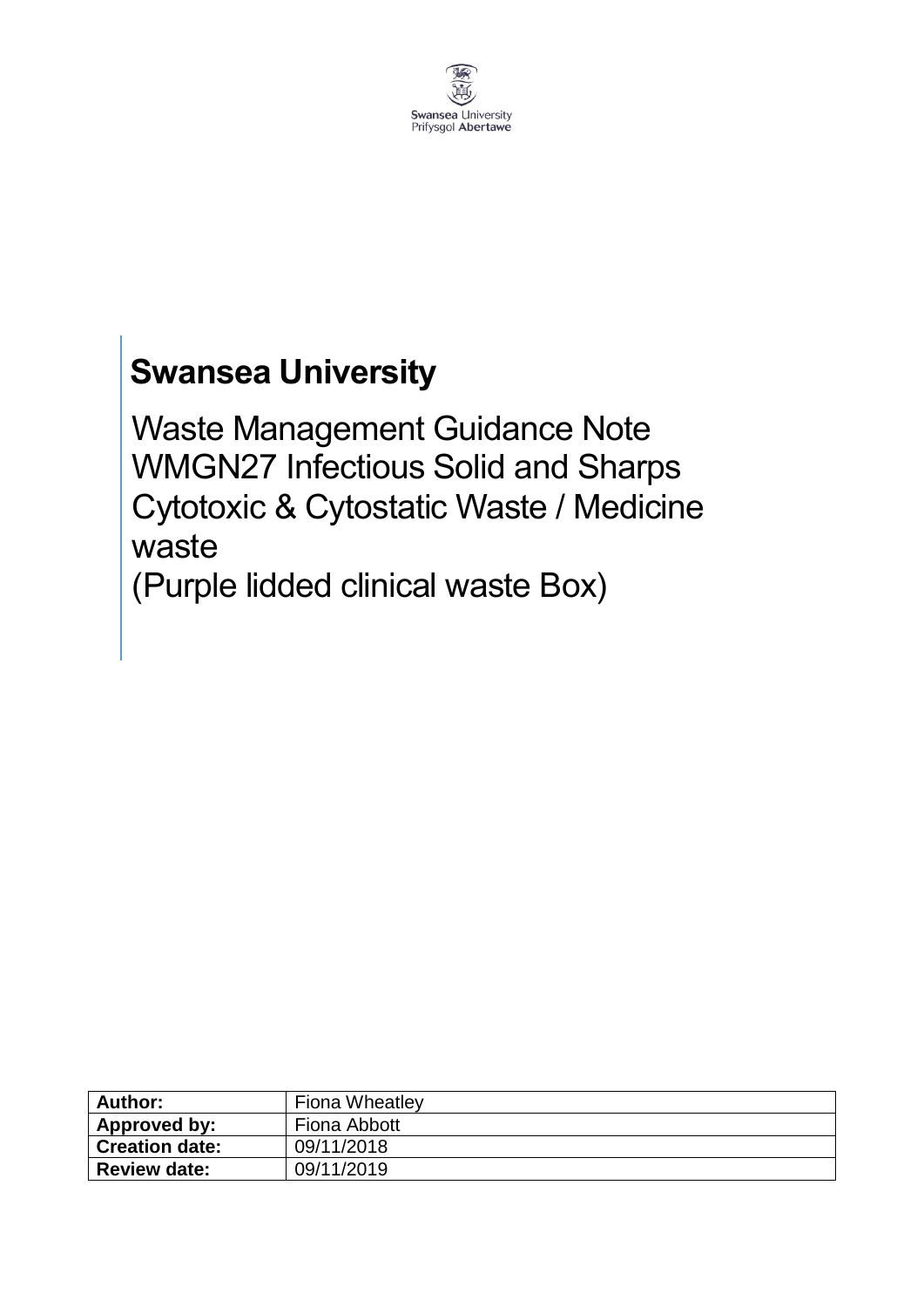| <b>Waste Management Guidance Note WMGN27</b><br><b>Infectious Solid and Sharps Cytotoxic &amp; Cytostatic Waste/ Medicine Waste</b> |                                                        |
|-------------------------------------------------------------------------------------------------------------------------------------|--------------------------------------------------------|
| <b>Laboratory Category CA2</b><br><b>Location Generated</b>                                                                         |                                                        |
|                                                                                                                                     |                                                        |
| <b>EWC</b>                                                                                                                          | 18 01 03* / 18 01 08* / 18 02 07* / 18 02 07*          |
| <b>Type</b>                                                                                                                         | Class 6.2 - UN 3291 / Class 6.1 - 1851/3248            |
| <b>Disposal Method</b>                                                                                                              | Waste Category A (Autoclaved)                          |
|                                                                                                                                     | Controlled - hazardous waste HP6/ HP7/ HP9/ HP10/ HP11 |
| Bin/Bag Type                                                                                                                        | Segregated for incineration                            |

# **Duty of Care Requirements**

EWC 18-01-03\* "wastes whose collection and disposal is subject to special requirements in order to prevent infection"

EWC 18-01-08\* "Cytotoxic and cytostatic medicines"

Indicative treatment/disposal required is incineration in a suitably permitted or licensed facility.

**Description;** Clinical waste cytotoxic and cytostatic medicine waste, infectious from human and animal healthcare, for incineration only.

It is a legal requirement under the Hazardous Waste Regulations to segregate hazardous wastes from non-hazardous waste and to ensure all wastes are correctly classified. Incorrectly disposing of hazardous waste via a non-hazardous waste stream can lead to legal and financial penalties dependent upon the severity of the noncompliance. The Department of Health Technical Memorandum 07-01: Safe Management of Healthcare Waste<sup>1</sup>, provides comprehensive guidance on the disposal of healthcare waste in line with industry standards, and legal requirements, and outlines the nationally recognised colour coded system for healthcare/clinical wastes.

> **Infectious Cytotoxic & Cytostatic Waste/ Medicine Waste**

Figure 1: Description

Cytotoxic medicines are any drug designed to have a toxic effect on cells. Cytostatic drugs are designed to suppress cell growth.

**.** 

<sup>1</sup> [Department of Health Technical Memorandum 07-01: Safe Management of Healthcare](https://www.gov.uk/government/publications/guidance-on-the-safe-management-of-healthcare-waste)  [Waste](https://www.gov.uk/government/publications/guidance-on-the-safe-management-of-healthcare-waste)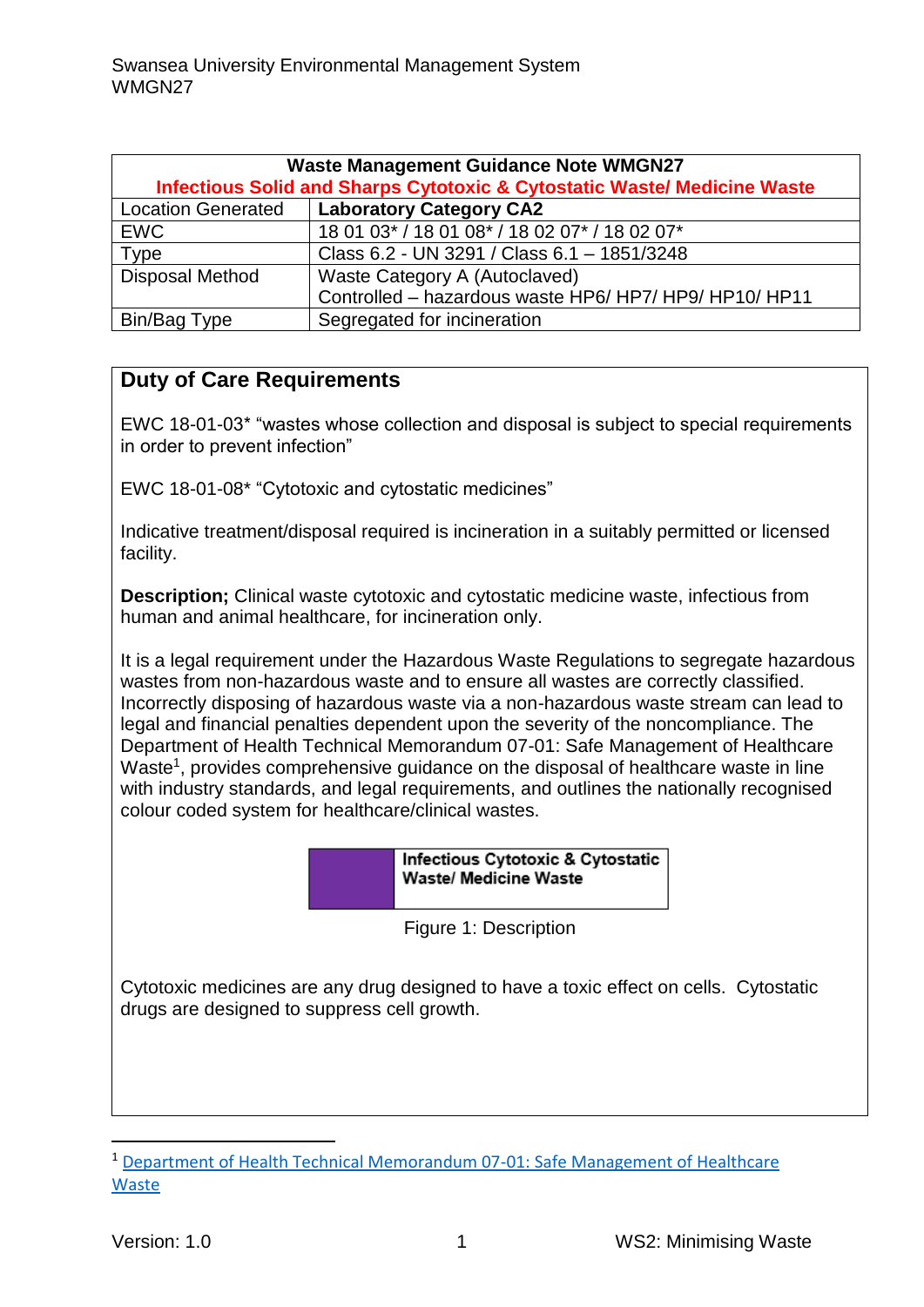A medicine is considered to be cytotoxic or cytostatic for waste classification purposes if it has any of the following hazardous properties:

- Acutely toxic **HP6**
- Carcinogenic **HP7**
- Mutagenic **HP11**
- Toxic for reproduction **HP10**

Examples include; **Acrylamide, Mantoux and Ethidium bromide**

### **Waste Items**

The following waste items produced as a result of research, or the treatment of infectious patients and those suspected of having an infection, and may also have been used for the administration of cytotoxic and cytostatic medicines, as well as cytotoxic and cytostatic medicines must be segregated in readiness for incineration;

- Needles and syringes
- Blades
- Scissors
- IV bags, lines and tubing that have had cytotoxic/static medicines added
- Vials
- Testing kits
- Plastic sample tubes
- Serological pipettes
- Plastic tips
- Plastic pipettes
- Sample tubes
- Test strips
- Swabs
- Unused, part used and out of date cytotoxic/static medicines
- **Personal Protective Clothing PPE – gloves and masks, aprons**
- **Blue roll / Paper towels**

Due to the hazardous nature of the waste, bags are not provided. Only purple-lidded clinical boxes may be used.

No waste items; sharps, or non-sharps that may contaminated with cytotoxic and cytostatic medicines can be placed into a yellow clinical waste bag.

Liquid waste continuing cytotoxic/static material **must not be disposed to drain**, but placed in an appropriate sealed container and placed into a purple lidded clinical waste box for disposal. Contact [estates-waste@swansea.ac.uk](mailto:estates-waste@swansea.ac.uk) for further guidance.